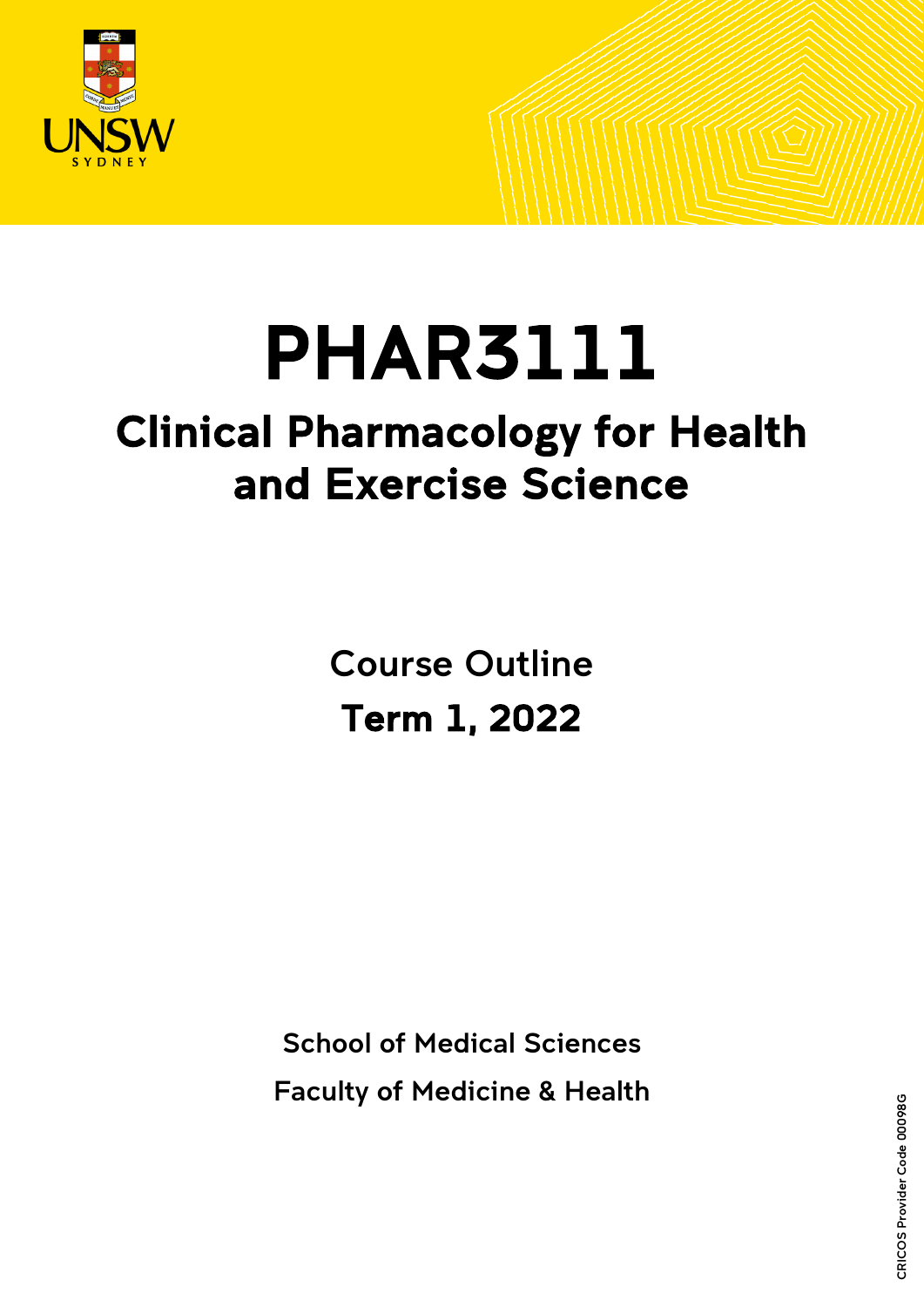## **Table of Contents**

| 1. Staff                                                                      | 3 |
|-------------------------------------------------------------------------------|---|
| 2. Course information                                                         | 3 |
| 2.1 Course summary                                                            | 3 |
| 2.2 Course aims                                                               | 4 |
| 2.3 Course learning outcomes (CLO)                                            | 4 |
| 2.4 Relationship between course and program learning outcomes and assessments | 4 |
| 3. Strategies and approaches to learning                                      | 4 |
| 3.1 Learning and teaching activities                                          | 4 |
| 3.2 Expectations of students                                                  | 5 |
| 4. Course schedule and structure                                              | 6 |
| 5. Assessment                                                                 | 6 |
| 5.1 Assessment tasks                                                          | 6 |
| 5.2 Assessment criteria and standards                                         | 7 |
| 5.3 Submission of assessment tasks                                            | 7 |
| 5.4. Feedback on assessment                                                   | 8 |
| 6. Academic integrity, referencing and plagiarism                             | 8 |
| 7. Readings and resources                                                     | 9 |
| 8. Administrative matters                                                     | 9 |
| 9. Additional support for students                                            | g |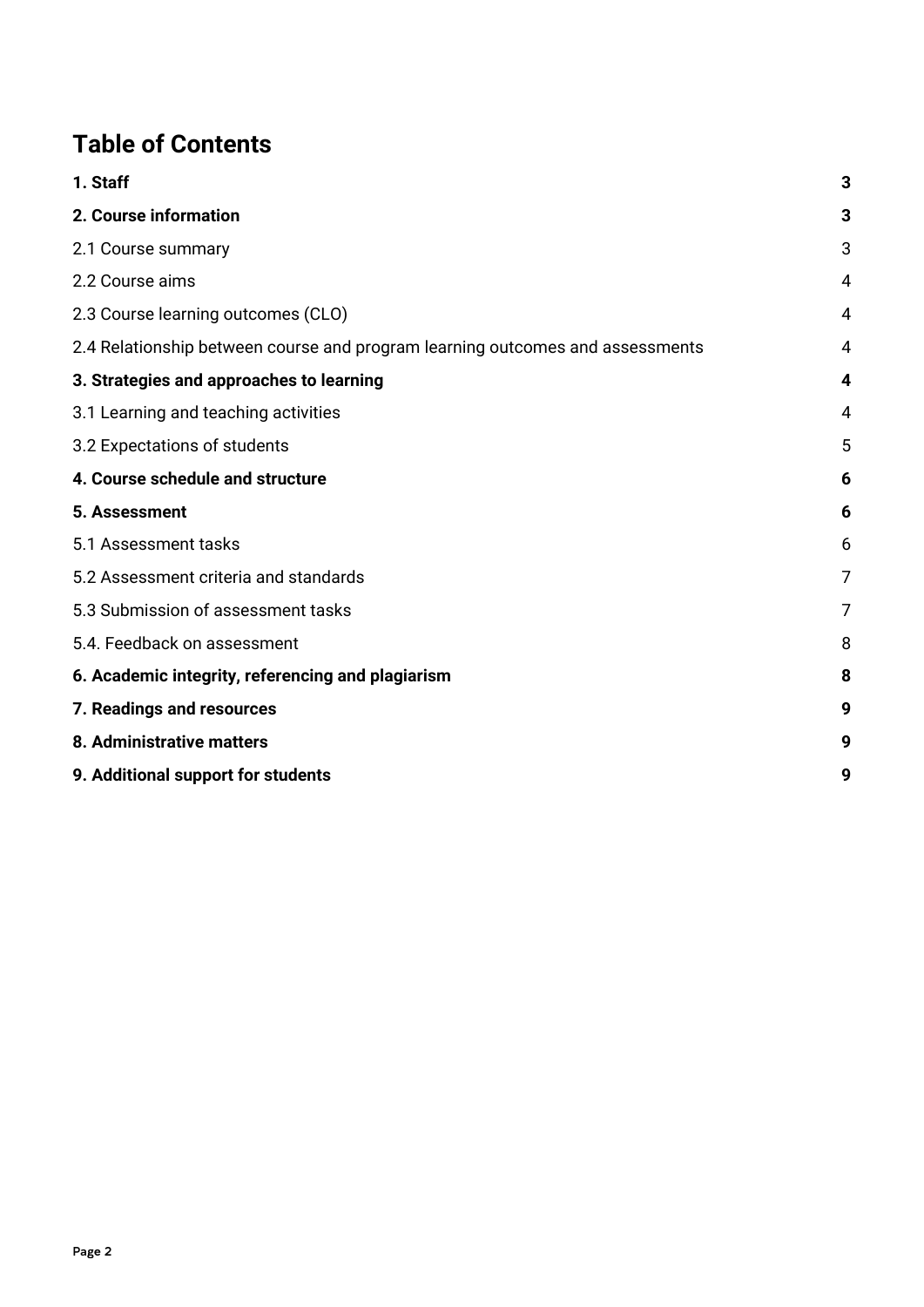## <span id="page-2-0"></span>1. Staff

|                    | <b>Name</b>                 | Email                    | <b>Consultation</b><br>times and<br>locations | <b>Contact</b><br><b>Details</b> |
|--------------------|-----------------------------|--------------------------|-----------------------------------------------|----------------------------------|
| Course<br>Convenor | Dr Trudie Binder            | w.binder@unsw.edu.au     | By appointment                                | 90656711                         |
| Co-convenor        | A/Prof Lu Liu               | lu.liu@unsw.edu.au       | By appointment                                |                                  |
| Lecturer           | Dr Angela Finch             | a.finch@unsw.edu.au      | By appointment                                |                                  |
| Lecturer           | A/Prof Jeff Holst           | j.holst@unsw.edu.au      | By appointment                                |                                  |
| Lecturer           | <b>Martin Le Nedelec</b>    | m.lenedelec@unsw.edu.au  | By appointment                                |                                  |
| Lecturer           | <b>Prof Margaret Morris</b> | m.morris@unsw.edu.au     | By appointment                                |                                  |
| Lecturer           | Dr Mathew Perry             | m.d.perry@unsw.edu.au    | By appointment                                |                                  |
| Lecturer           | Dr Greg Smith               | g.smith@unsw.edu.au      | By appointment                                |                                  |
| Lecturer           | A/Prof Nicola Smith         | nicola.smith@unse.edu.au | By appointment                                |                                  |
| Lecturer           | <b>Prof Nigel Turner</b>    | n.turner@unsw.edu.au     | By appointment                                |                                  |

Students wishing to see the course coordinator(s) or lecturers should make an appointment *via* email (with PHAR3111 in the subject heading). We will organize to meet you via teams at a convenient time.

## <span id="page-2-1"></span>2. Course information

Units of credit: 6U0C

Prerequisite: PHSL2101 or PHSL2121 or PHSL2501 or PHSL2201 or PHSL2221 or PHSL2502

This 6UOC consists of:

- 3 lectures per week– fully online
- Practical / tutorial sessions of up to 4 hours per week
- Other on-line activities up to 1 hour per week

#### <span id="page-2-2"></span>2.1 Course summary

Clinical Pharmacology for Health and Exercise Science introduces students to the basic principles of pharmacology with an emphasis on the interaction of drugs and exercise. The course will provide students with an understanding of the principles of drug action (pharmacodynamics) in terms of drug chemistry, drug-receptor interaction, receptor signalling and dose-response relationships and how the body handles drugs. Students will gain an appreciation of the mechanisms by which drugs act utilizing clinical examples and the impact of treatment on acute and chronic responses to exercise in major health conditions.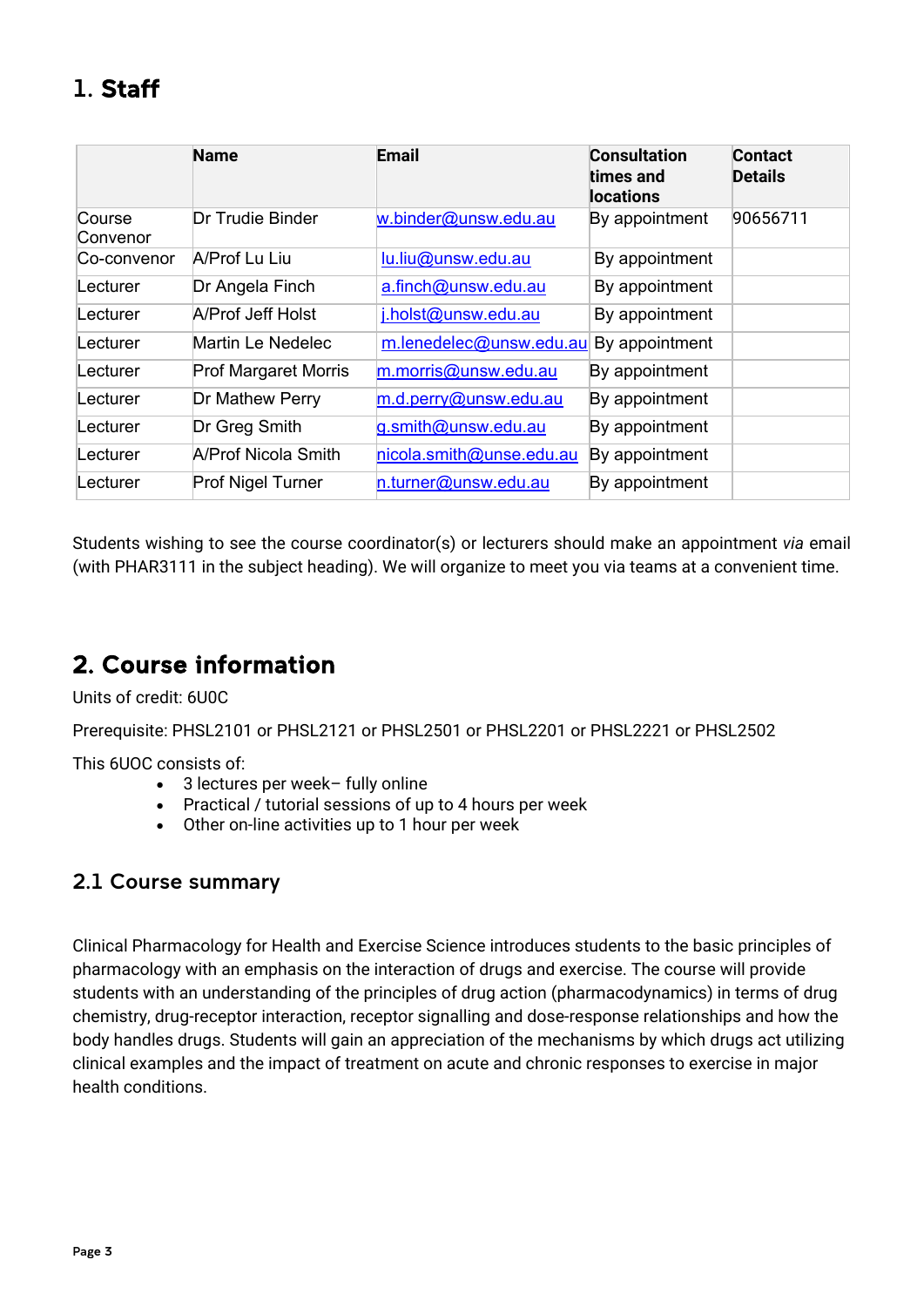#### <span id="page-3-0"></span>2.2 Course aims

The main aim of this course is to gain:

- 1) an understanding of the principles of pharmacology
- 2) an appreciation of the mechanisms by which drugs act
- 3) an understanding of the interaction of drugs, disease and exercise

#### <span id="page-3-1"></span>2.3 Course learning outcomes (CLO)

At the successful completion of this course you (the student) should be able to:

- 1. Explain how drugs/therapeutics work and are used safely
- 2. Explain the clinical application of a range of drug classes.
- 3. Critically analyse, interpret and effectively communicate pharmacological data and literature.

#### <span id="page-3-2"></span>2.4 Relationship between course and program learning outcomes and assessments

| <b>Course Learning</b><br>Outcome (CLO) | <b>LO Statement</b>                                                                                  | <b>Related Tasks &amp;</b><br><b>Assessment</b> |
|-----------------------------------------|------------------------------------------------------------------------------------------------------|-------------------------------------------------|
| CLO <sub>1</sub>                        | Explains how drugs/therapeutics work<br>and are used safely                                          | 1, 2, 3, 4                                      |
| CLO <sub>2</sub>                        | Explains the clinical application of a range<br>of drug classes.                                     | 1, 2, 3, 4                                      |
| CLO <sub>3</sub>                        | Critically analyse, interpret and effectively<br>communicate pharmacological data and<br>literature. | 1, 2, 3, 4                                      |

## <span id="page-3-3"></span>3. Strategies and approaches to learning

#### <span id="page-3-4"></span>3.1 Learning and teaching activities

The learning and teaching philosophy underpinning this course is centred on student learning and aims to create an environment which interests and challenges students. The teaching is designed to be engaging and relevant in order to prepare students for future careers in exercise physiology.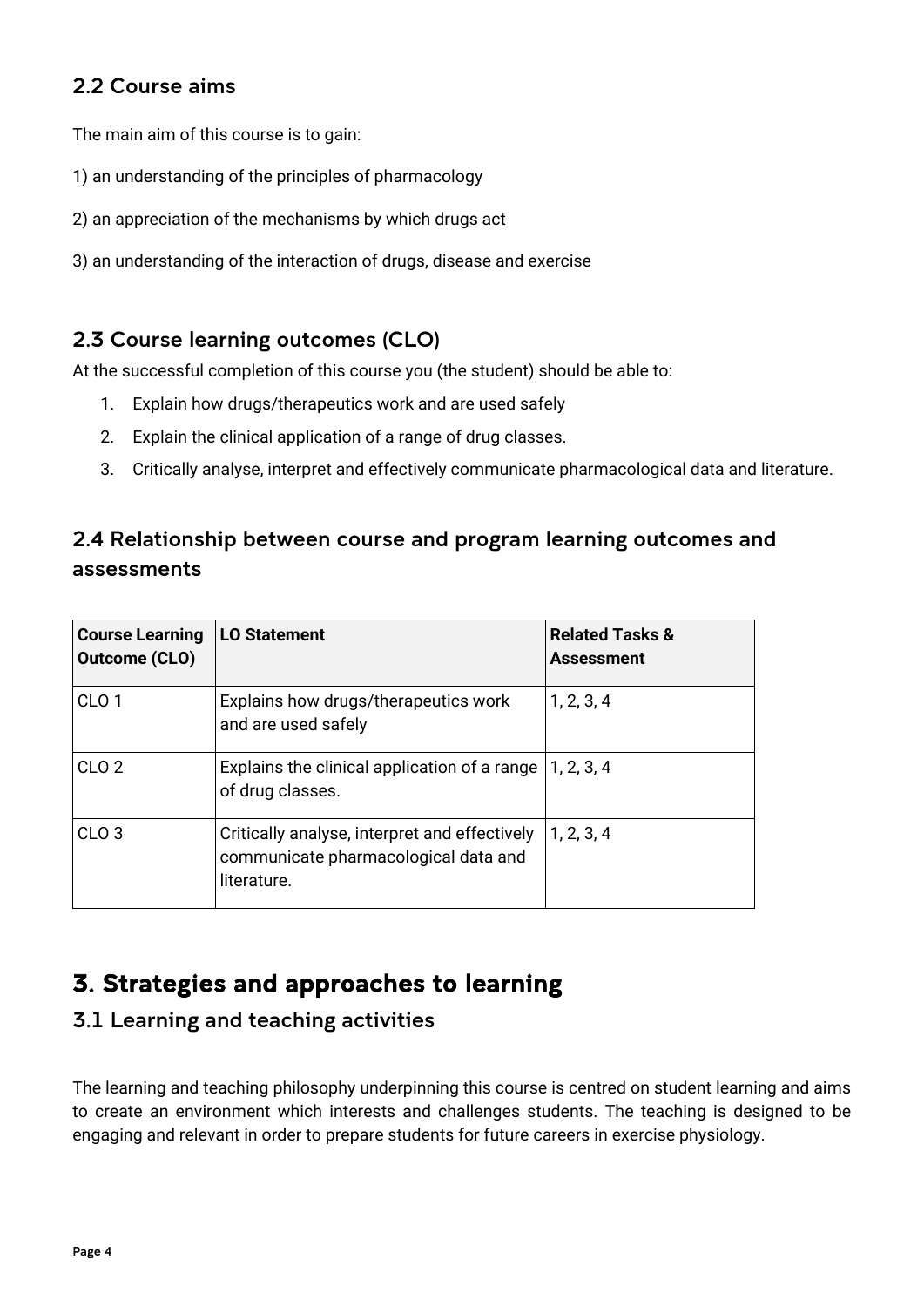Lectures will provide you with the concepts and theory essential for an understanding of the course objectives. To assist in the development of research and analytical skills practical classes and tutorial classes will be held. These classes allow students to engage in a more interactive form of learning than is possible in the lectures. The skills you will learn in practical classes are relevant to your development as health practitioners.

#### <span id="page-4-0"></span>3.2 Expectations of students

Students are reminded that UNSW recommends that a 6 units-of-credit course should involve about 150 hours of study and learning activities. The formal learning activities total approximately 50 hours throughout the term and students are expected (and strongly recommended) to do at least the same number of hours of additional study.

Although the primary source of information for this course is the lecture material, effective learning can be enhanced through self-directed use of other resources such as textbooks and online sources. Your practical classes will be directly related to the lectures and it is essential to prepare for practical classes before attendance. It is up to you to ensure you perform well in each part of the course; preparing for classes; completing assessments; studying for exams and seeking assistance to clarify your understanding.

Students are expected to attend all scheduled activities for their full duration.

Attendance at labs and tutorial classes will be recorded at the start of each class. Arrival more than 15 minutes after the start of the class may be recorded as non-attendance. Satisfactory completion of the work set for each class is essential and the class content will be assessable. If absent for medical reasons, a medical certificate must be provided and emailed to the convenor. Although lectures will be recorded student participation in live online lectures and questions and answer sessions is encouraged.

If you wish to contact the course convenors or staff email is the preferred option. Questions regarding course content should be submitted via the Moodle discussion forum. We are committed to providing the best experience and outcome for all students and will therefore endeavour to respond to e-mails and questions as soon as possible, but please consider the following:

- Standard work hours are Monday to Friday from 9 am to 6 pm. E-mail correspondence received outside of this time may be dealt with from the next working day.
- All digital correspondence, including e-mail, and messages on discussion forums should be respectful, courteous, and polite.
- All staff and students have busy schedules and multiple commitments, so while staff will endeavour to answer e-mail correspondence as quickly as possible, please apply appropriate expectations in this regard (i.e. 48 hours on a workday).

To help us improve the course, please consider providing us with feedback by acting as a student liaison, and/or by completing the MyExperience survey later in the term.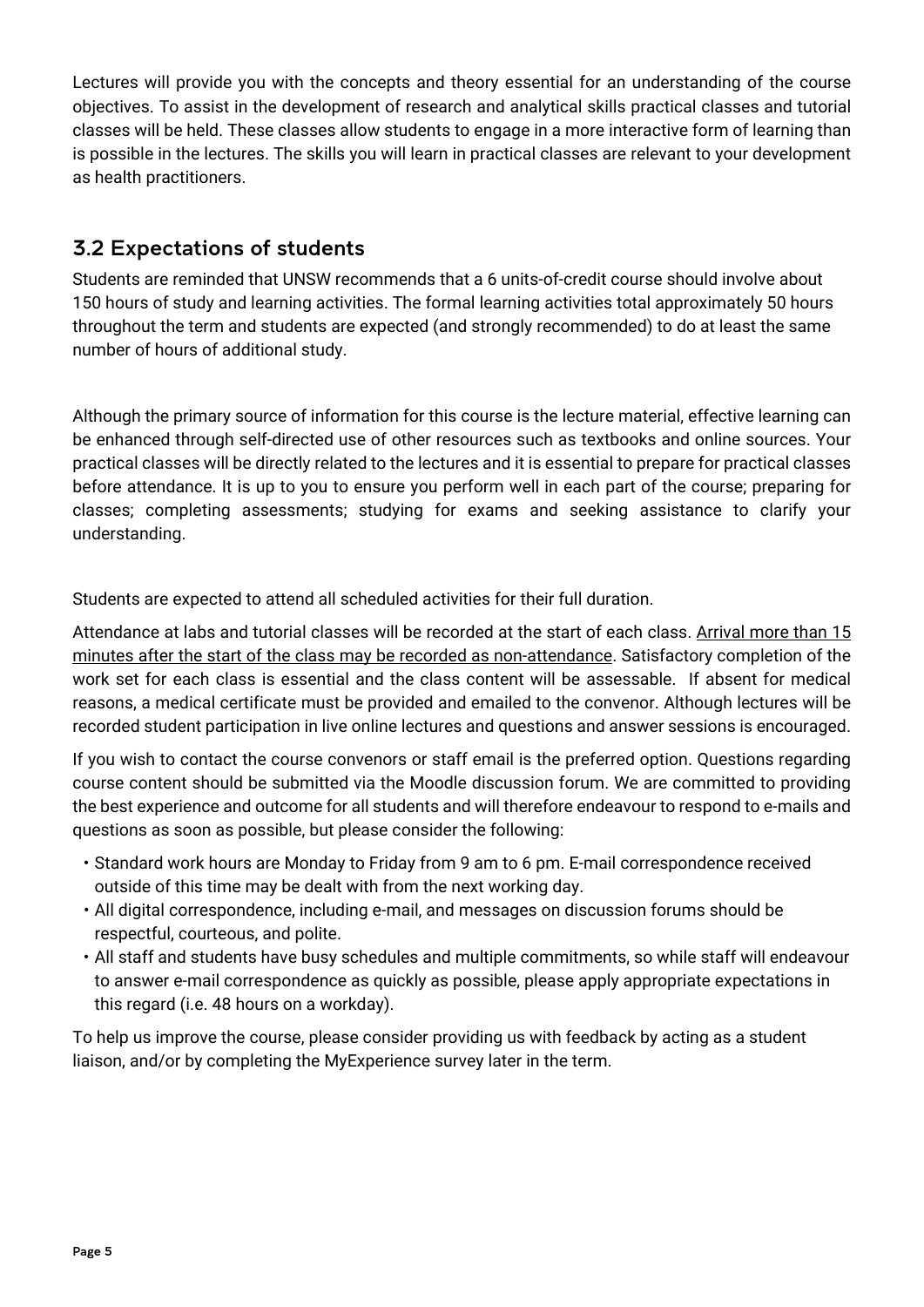## <span id="page-5-0"></span>4. Course schedule and structure

**Lectures**: Averaging 3 topics per week, lectures in this course will be either "live" online (via Teams) at the scheduled time of 9am Monday or pre-recorded.

**Tutorials**: You should attend one tutorial per week on campus unless otherwise stated (see timetable) on Tuesday at either 3pm, 4pm or 5pm (depending on your group).

**Laboratory practicals**: Practical classes will be on campus unless otherwise stated (see timetable) on Monday 12-3 pm. The practicals are a core part of your learning experience.

**Q & A sessions**: A weekly online (teams question and answer session will be available at 12 noon on Thursdays to discuss material relevant to the lectures and course content.

Information regarding weekly activities will be available via the timetable on Moodle and in weekly announcements via Moodle.

[Refer to your timetable posted on the PHAR3111 Moodle site.](https://moodle.telt.unsw.edu.au/pluginfile.php/7737138/mod_resource/content/0/PHAR3111%20timetable%202022%20final.pdf)

Exam Period: 29 April – 12 May Supplementary Exam Period: 23 May – 27 May

## <span id="page-5-1"></span>5. Assessment

#### <span id="page-5-2"></span>5.1 Assessment tasks

| <b>Assessment task</b>                                                         | Total Mark | Due date and time                  |
|--------------------------------------------------------------------------------|------------|------------------------------------|
| 1. Quizzes (3)- online multiple-choice and<br>short answer questions (5% each) | 15%        | Weeks 3,5,9                        |
| 2. Progress examination (1 hour duration)                                      | 15%        | 28/3/22<br>12 noon                 |
| 3. Poster presentation                                                         | 20%        | 11/4/22<br>12 noon                 |
| 4. End of session examination (2 hours<br>duration)                            | 50%        | Exam Period: 29<br>April $-12$ May |

#### **Further information**

UNSW grading system:<https://student.unsw.edu.au/grades>

UNSW assessment policy:<https://student.unsw.edu.au/assessment>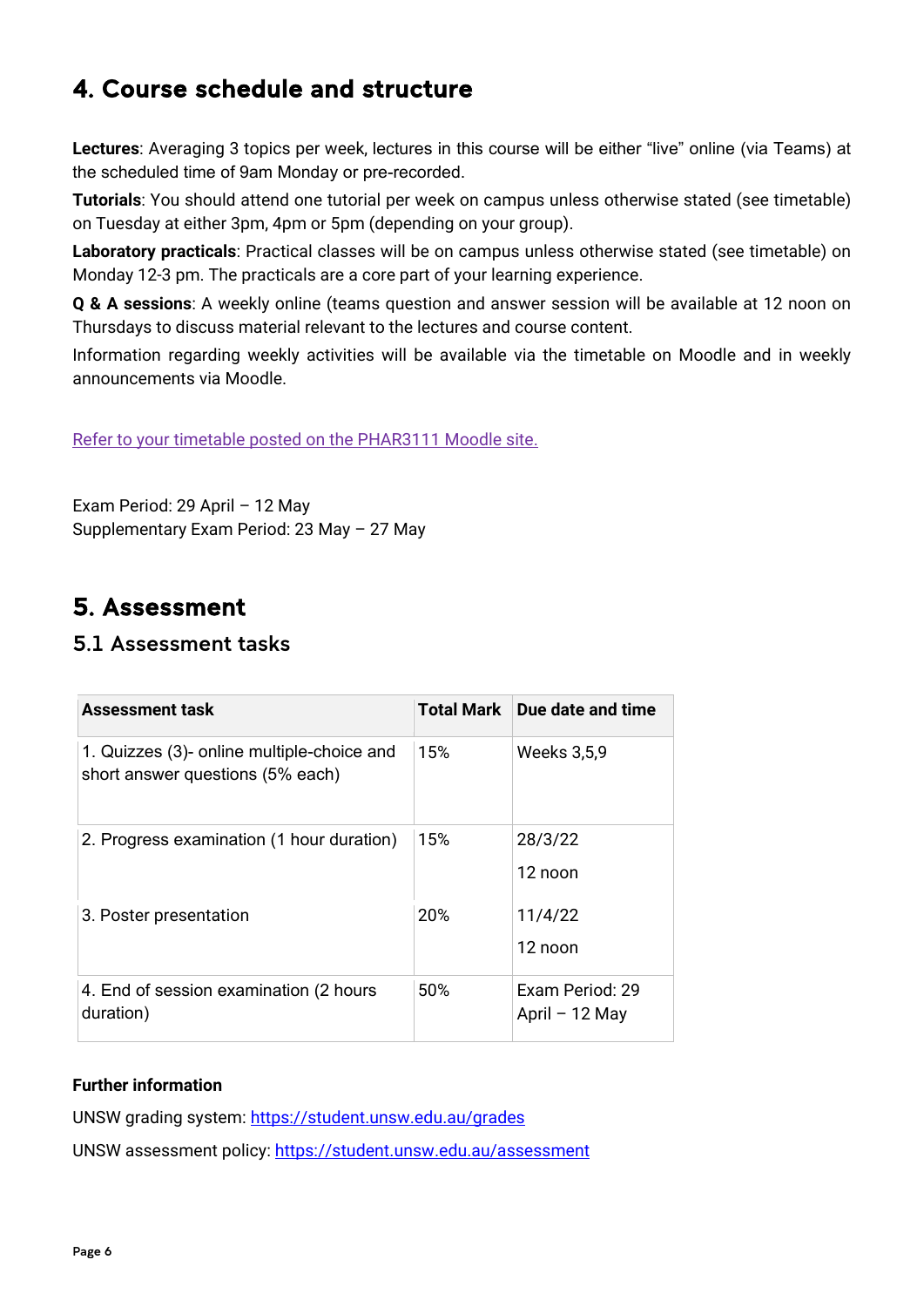#### <span id="page-6-0"></span>5.2 Assessment criteria and standards

#### **Quizzes (15%)**

This assessment will be in the format of MCQs or short answer questions. There will be three online quizzes which will cover material across the course, each worth 5%. Quizzes will be conducted online (each 15 min duration) and will take place at the end of weeks 3, 5 and 9.

The online quizzes are created to help you revise the materials learned in lectures, online activities, tutorials and practicals, and will also help you become familiar with the exam format, in preparation for the mid-term test and final exam. You will receive assessment results and feedback on Moodle once the task is finished.

#### **Progress test (15%)**

The mid-term test (progress examination) will be held during the practical time in week 7 (Monday the **28th of March 12 – 1pm**, including 10 min reading time). This exam will give you feedback on how you are succeeding in the course. The test will consist of multiple choice questions (MCQs) and short answer questions (SAQs) and will be based on the materials covered in the lectures, practical classes, and tutorials. The materials covered prior to the mid-term test may be again examined in the final exam.

#### **Poster (20%)**

Students will work in teams to research their topic for presentation as a scientific poster. The poster will be displayed during a **poster presentation and viewing session** on the **11th of April.** You will be expected to answer questions relating to the topic both individually and as a group. All members of the group will be required to participate in the presentation. The poster presentation will be graded on scientific content, visual communication and verbal presentation by two academic/research reviewers or staff. Poster titles (topics) will be made available during week 2. This assessment task will allow you to develop your research, information literacy, communication and time management skills, as well as allowing you to demonstrate your ability to work in a team and collaborate successfully. Information for the poster presentation (topic titles, marking criteria and marking rubric.) will be posted on Moodle. An information session on 'scientific communication: posters' will occur on week 1. and a poster feedback session for groups to ask questions and receive feedback on their poster drafts will occur during the practical class in week 5.

#### **Final Exam (50%)**

The final examination will be based on the material covered in the lectures, tutorials and practical classes. This is a 2 hour exam consisting of multiple choice and short answer questions. It will be scheduled during the examination period 29 April – 12 May

#### <span id="page-6-1"></span>5.3 Submission of assessment tasks

Written assessment tasks must be submitted electronically via Moodle. A penalty will apply for late submissions.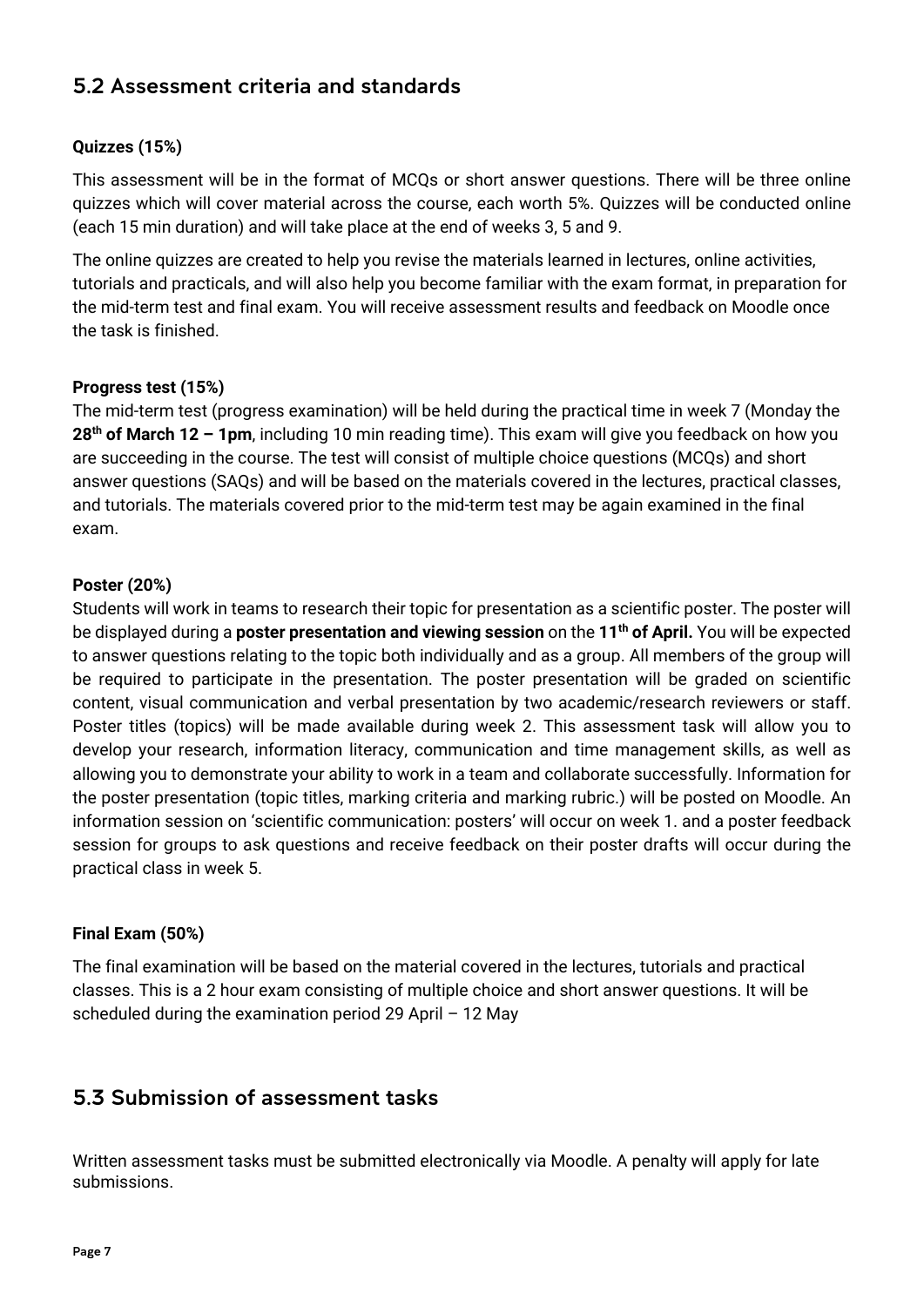#### **Late Submission**

Late submissions will be penalized at 5% per day capped at five days (120 hours). Students will not be permitted to submit their assessments after this date.

#### **Special Consideration**

If you experience a short-term event beyond your control (exceptional circumstances) that impacts your performance in a particular assessment task, you can apply for Special Considerations.

You must apply for Special Consideration **before** the start of your exam or due date for your assessment, except where your circumstances of illness or misadventure stop you from doing so.

If your circumstances stop you from applying before your exam or assessment due date, you must **apply within 3 working days** of the assessment, or the period covered by your supporting documentation.

More information can be found on the [Special Consideration website.](https://www.student.unsw.edu.au/special-consideration)

#### <span id="page-7-0"></span>5.4. Feedback on assessment

Assessment 1: Quizzes. Individual marks are provided via Moodle once the exams have been graded. Cohort feedback is provided via the course Moodle page.

Assessment 2: Mid-term progress exam. Individual marks are provided via Moodle once the exams have been graded. Cohort feedback is provided via the course Moodle page.

Assessment 3: Poster presentation. A marking rubric will be used to evaluate this assignment, along with additional verbal feedback given to the students by the reviewers. Team members will also provide an assessment of each other's team work. This will be used to moderate each individuals grade. Grades will be made available via Moodle.

Assessment 4: Final examination. Cohort feedback is provided once the exams are completed in the form of a post in Moodle.

### <span id="page-7-1"></span>6. Academic integrity, referencing and plagiarism

**Referencing** is a way of acknowledging the sources of information that you use to research your assignments. You need to provide a reference whenever you draw on someone else's words, ideas or research. Not referencing other people's work can constitute plagiarism.

*Referencing posters can be made using a numbered style such as Vancouver.*

Further information about referencing styles can be located at <https://student.unsw.edu.au/referencing>

*Academic integrity is fundamental to success at university. Academic integrity can be defined as a commitment to six fundamental values in academic pursuits: honesty, trust, fairness, respect, responsibility and courage.*[1](#page-7-2) *At UNSW, this means that your work must be your own, and others' ideas* 

<span id="page-7-2"></span><sup>1</sup> International Center for Academic Integrity, 'The Fundamental Values of Academic Integrity', T. Fishman (ed), Clemson University, 2013.